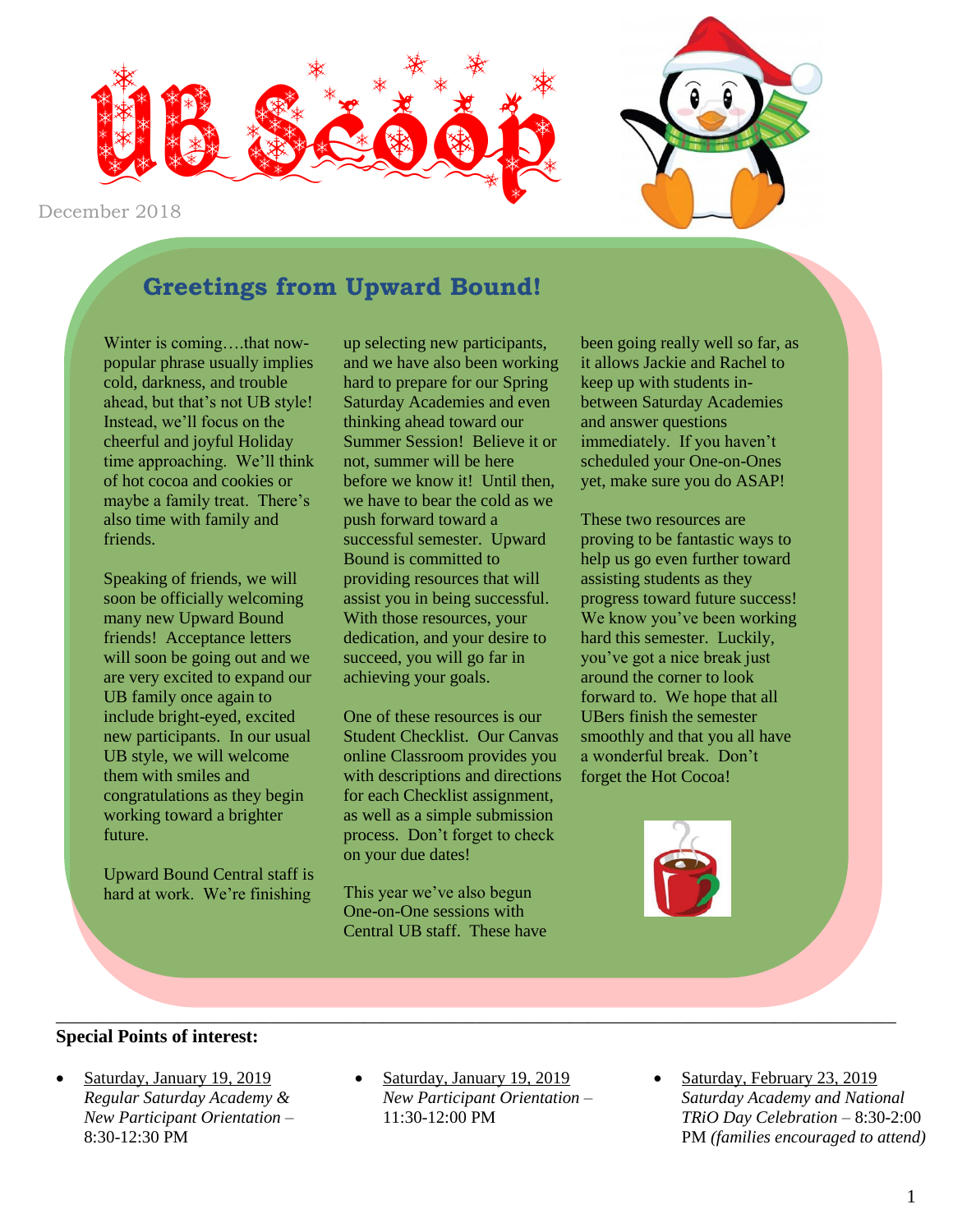

# **Looking to the Future**

#### **-College Visits**

Juniors and Seniors are a busy crowd. They are keeping up with their grades, playing sports, being active in clubs and organizations, etc. While all of this is going on, they are also working hard to prepare for the next step: College!

All the way back in Summer 2018, Seniors were working on choosing which colleges they would eventually apply to. Though research was conducted extensively, it can be very difficult to know if a school is the right choice until we actually walk the campus and see first-hand what it is like. That's exactly what these students did.

Rachel, who coordinates the college visits, polled Seniors to see which colleges students were most interested in visiting. The top three most popular choices were then selected. A lot of planning and organization took place, and off we went!

#### University of Missouri-Columbia

In October, students from UB, UBMS and SSS traveled over four hours to Columbia, MO to see MIZZOU. This made for an early morning, but the excitement and energy everyone shared kept them all going.



#### Missouri State University

The next week, six Juniors and Seniors traveled to Springfield, MO to see Missouri State. It was a dreary, wet day, but a great time was had by all.



#### University of Nebraska, Lincoln

Finally, early in November, three Seniors traveled to Lincoln, NE to see UNL. While it started as a chilly day, the weather warmed up and the sun was shining. We got to see a beautiful campus in the sunshine. It was a great day!

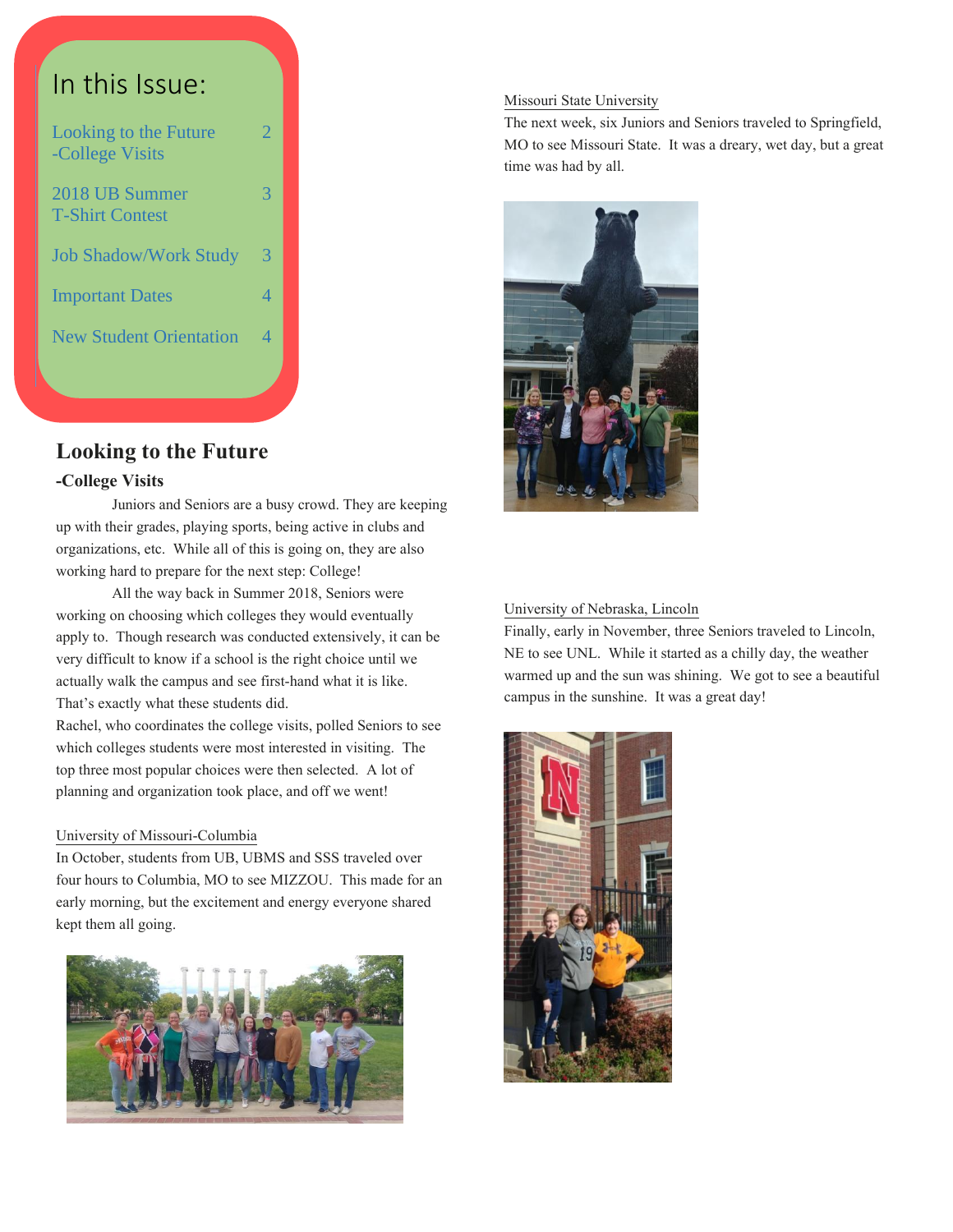# 2019 T-Shirt DESIGN CONTEST

The Winner Receives **\$50**!!!

## Deadline to submit entries is **Saturday, March 16**.

- The design must be a maximum of 3 colors and must be for one side of a shirt.
- Screen Print Only.
- Design entries must be submitted in JPEG format only (no hand drawings accepted).
- Voting will take place at your school within the first two weeks of April.
- Winning design will be announced April 21 at our Saturday Academy.

UB

If you have questions, please contact Jackie or Rachel.

# Job-Shadow/Work-Study Summer 2019

Sophomores, Juniors, and Seniors that have participated in at least one summer session are eligible to apply for a Job-Shadow or Work-Study experience during our 2019 Summer Session.

Applications are on the UB Website. The due date to submit applications is **February 23, 2019**. Contact Rachel with any questions.